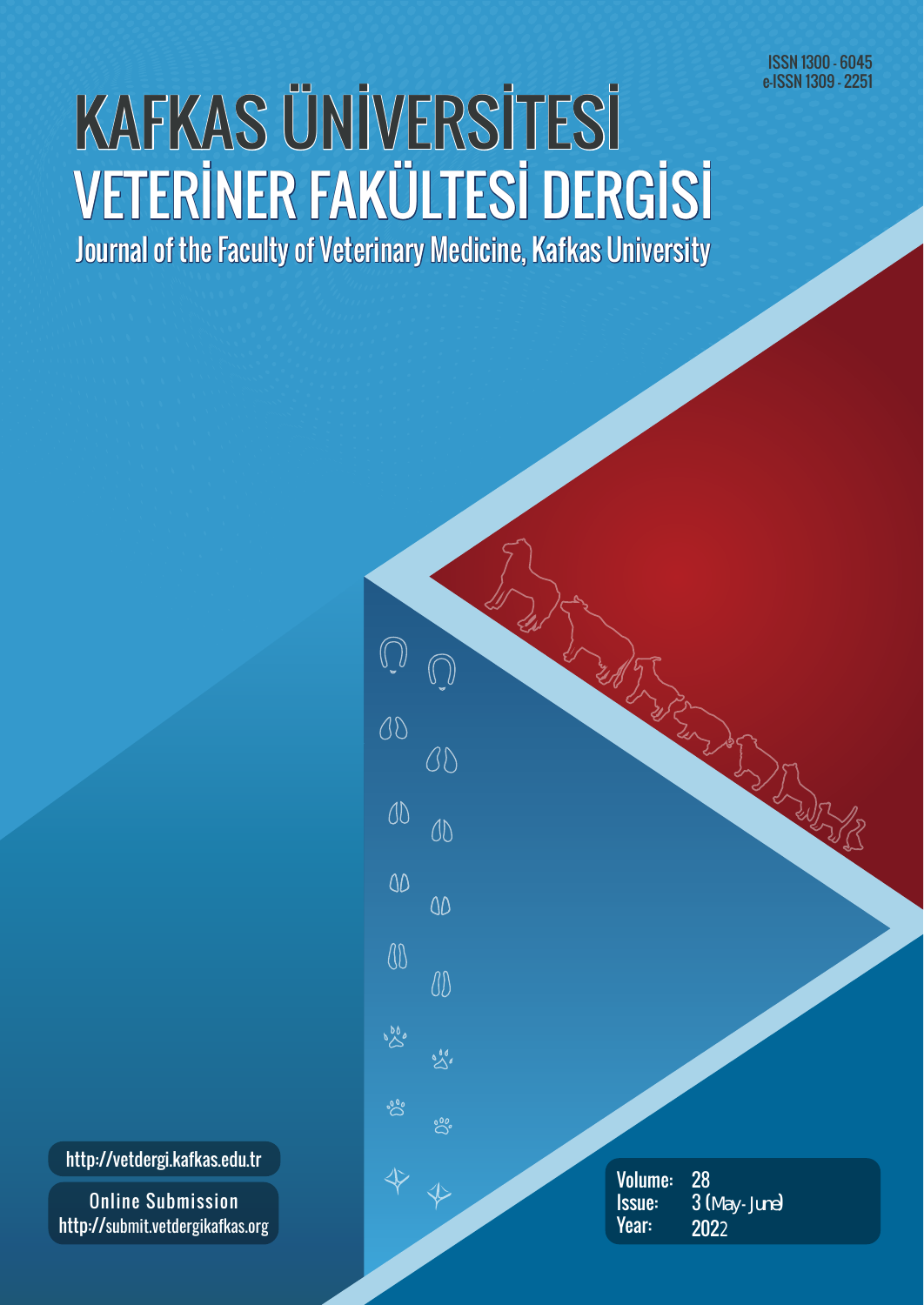ISSN 1300 - 6045 e-ISSN 1309 - 2251

# KAFKAS ÜNİVERSİTESİ VETERİNER FAKÜLTESİ DERGİSİ

Journal of the Faculty of Veterinary Medicine, Kafkas University

Published Bi-monthly

26 28 3 (May - June) 2020 2022Volume: Issue: Year: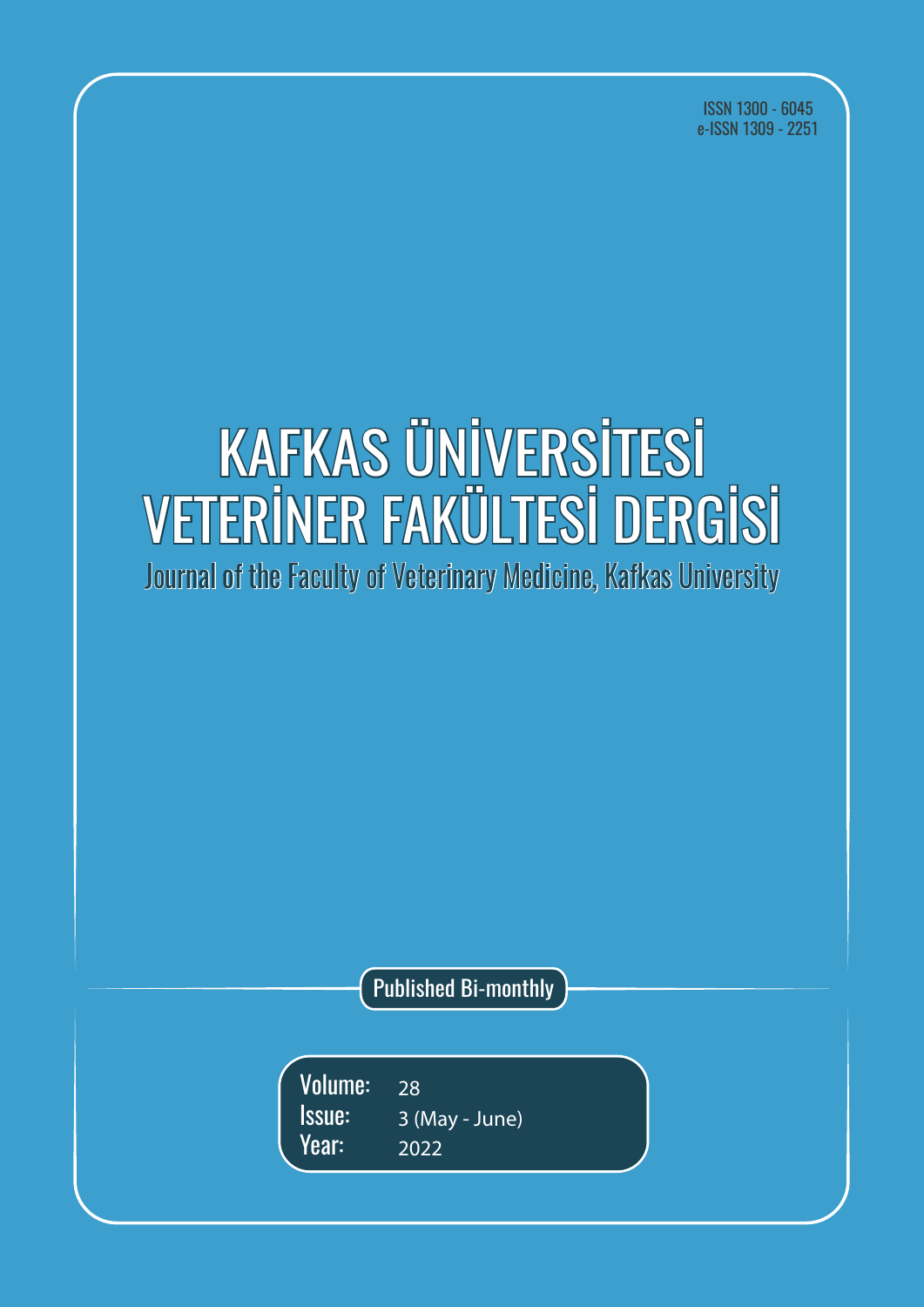### **ISSN (Print): 1300-6045 ISSN (Electronic): 1309-2251**

This journal is published bi-monthly, by the Faculty of Veterinary Medicine, University of Kafkas, Kars - Turkey

#### **This journal is indexed and abstracted in:**

- Web of Science Core Collection: Science Citation Index Expanded (since 2007)
- Additional Web of Science Indexes: Essential Science Indicators Zoological Record
- CABI Veterinary Science Database
- DOAJ
- EBSCO Academic Search Premier
- Elsevier SCOPUS
- Elsevier EMBASE
- Index Copernicus
- SOBİAD Atıf Dizini
- TÜBİTAK/ULAKBİM TR-Dizin
- Türkiye Atıf Dizini

#### **Address for Correspondence**

Kafkas Üniversitesi Veteriner Fakültesi Dergisi Editörlüğü 36040, Kars - TÜRKİYE Phone: +90 474 2426807-2426836/5228 Fax: +90 474 2426853 E-mail: vetdergi@kafkas.edu.tr

**Electronic Edition** http://vetdergikafkas.org

**Online Submission** http://submit.vetdergikafkas.org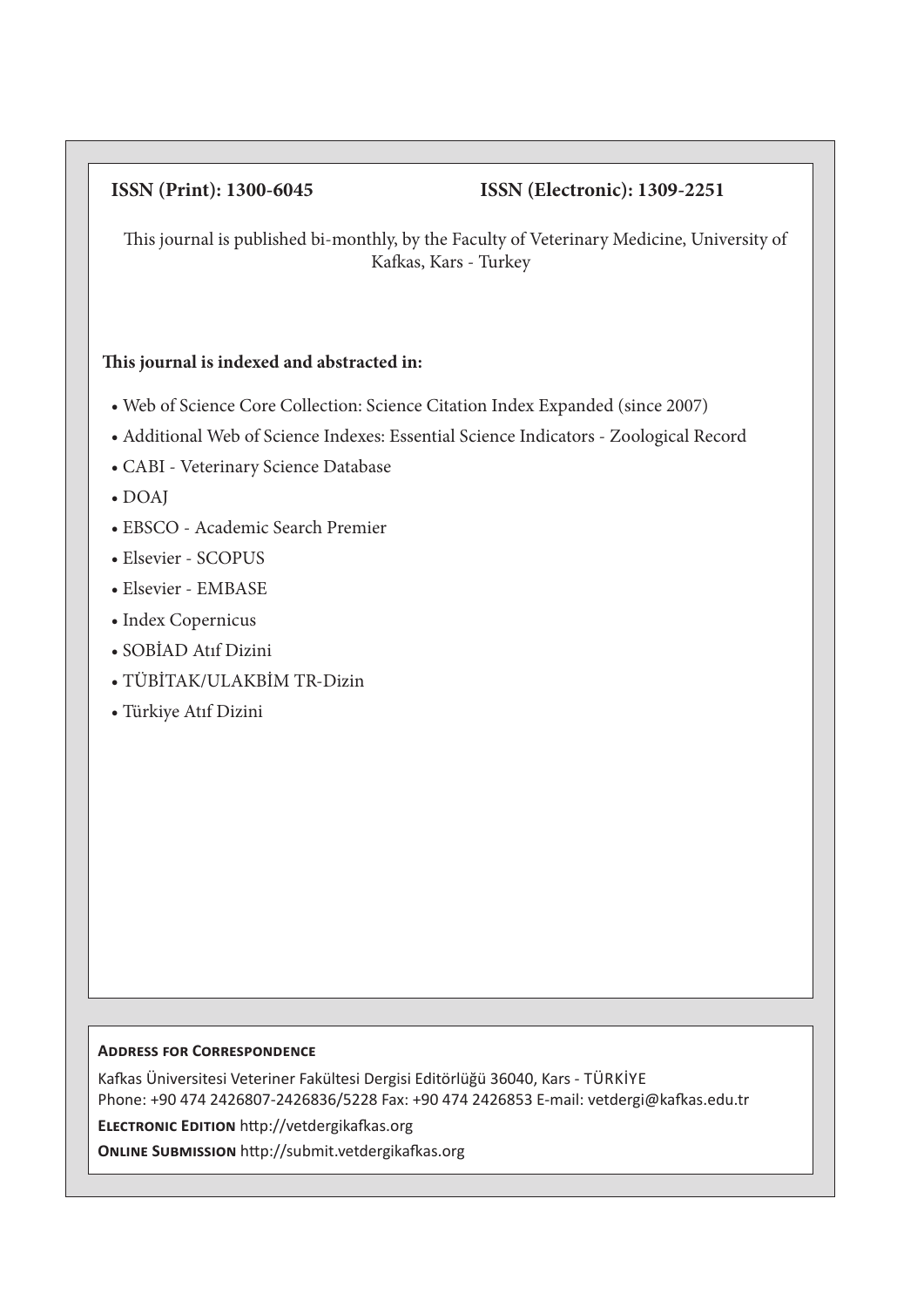#### **Official Owner**

Dr. Mete CİHAN Dean of the Faculty of Veterinary Medicine, Kafkas University E-mail: vetfak@kafkas.edu.tr; ORCID: 0000-0001-9883-2347

#### **Editor-in-Chief**

Dr. İsa ÖZAYDIN Kafkas University, Faculty of Veterinary Medicine E-mail: iozaydin@kafkas.edu.tr; aras\_isa@hotmail.com; ORCID: 0000-0003-4652-6377

#### **Managing Editor**

Dr. Özgür AKSOY Kafkas University, Faculty of Veterinary Medicine E-mail: drozguraksoy@hotmail.com; ORCID: 0000-0002-4800-6079

#### **Language Editor**

Dr. Hasan ÖZEN Balıkesir University, Faculty of Veterinary Medicine E-mail: hasanozen@hotmail.com; ORCID: 0000-0002-6820-2536

#### **STATISTICS EDITOR**

Dr. İ. Safa GÜRCAN Ankara University, Faculty of Veterinary Medicine E-mail: sgurcan@ankara.edu.tr; ORCID: 0000-0002-0738-1518

#### **Associate Editors**

Dr. Duygu KAYA Kafkas University, Faculty of Veterinary Medicine E-mail: dygkaya@gmail.com; ORCID: 0000-0001-9052-5924

Dr. Fatih BÜYÜK Kafkas University, Faculty of Veterinary Medicine E-mail: fatihbyk08@hotmail.com; ORCID: 0000-0003-3278-4834

Dr. Erol AYDIN

Kafkas University, Faculty of Veterinary Medicine E-mail: dr-erolaydin@hotmail.com; ORCID: 0000-0001-8427-5658

Dr. Ali YİĞİT Kafkas University, Faculty of Veterinary Medicine E-mail: aliyigit@kafkas.edu.tr; ORCID: 0000-0002-1180-3517

Dr. Serap KORAL TASCI Kafkas University, Faculty of Veterinary Medicine E-mail: serapkoral@hotmail.com; ORCID: 0000-0001-8025-7137

Dr. Ekin Emre ERKILIÇ Kafkas University, Faculty of Veterinary Medicine E-mail: ekin\_emre\_24@hotmail.com; ORCID: 0000-0003-2461-5598

#### **Associate Managing Editor**

Dr. Semine DALGA Kafkas University, Faculty of Veterinary Medicine E-mail: sdalga91@gmail.com; ORCID: 0000-0001-7227-2513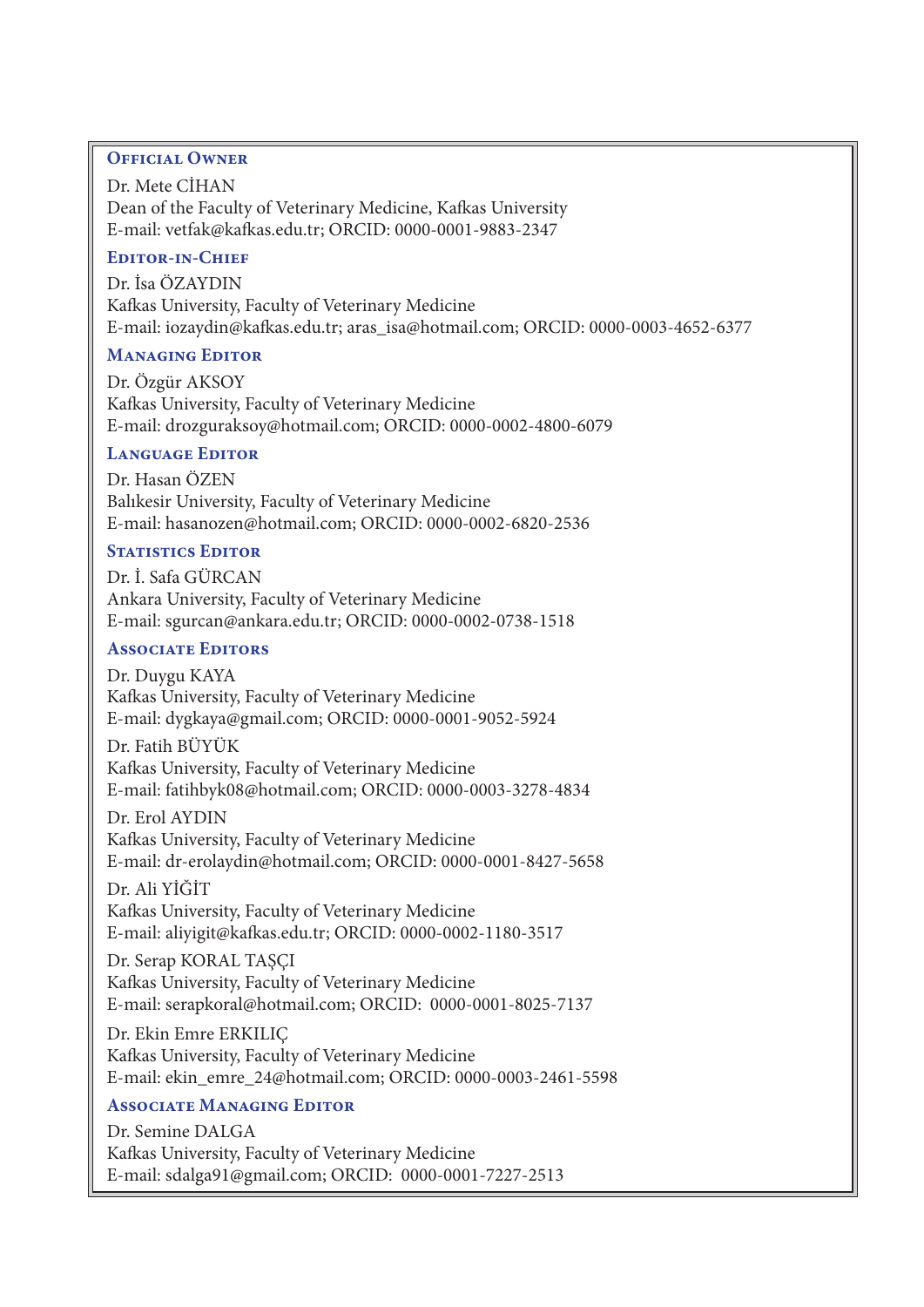#### **Editorial Board**

Dr. Harun AKSU, İstanbul University-Cerrahpaşa, TÜRKİYE Dr. Feray ALKAN, Ankara University, TÜRKİYE Dr. Kemal ALTUNATMAZ, İstanbul University-Cerrahpaşa, TÜRKİYE Dr. Divakar AMBROSE, University of Alberta, CANADA Dr. Mustafa ARICAN, Selçuk University, TÜRKİYE Dr. Selim ASLAN, Near East University, NORTHERN CYPRUS Dr. Sevil ATALAY VURAL, Ankara University, TÜRKİYE Dr. Tamer ATAOĞLU, İstinye University, TÜRKİYE Dr. Levent AYDIN, Bursa Uludağ University, TÜRKİYE Dr. Les BAILLIE, Cardiff School of Pharmacy & Pharmaceutical Sciences, UK Dr. Urban BESENFELDER, University of Veterinary Sciences, AUSTRIA Dr. K. Paige CARMICHAEL, The University of Georgia, USA Dr. Burhan ÇETİNKAYA, Fırat University, TÜRKİYE Dr. Recep ÇIBIK, Bursa Uludağ University, TÜRKİYE Dr. Ömer Orkun DEMİRAL, Erciyes University, TÜRKİYE Dr. İbrahim DEMİRKAN, Afyon Kocatepe University, TÜRKİYE Dr. Hasan Hüseyin DÖNMEZ, Selçuk University, TÜRKİYE Dr. Emrullah EKEN, Selçuk University, TÜRKİYE Dr. Dr. Marcia I. ENDRES, University of Minnesota, St. Paul, MN, USA Dr. Ayhan FİLAZİ, Ankara University, TÜRKİYE Dr. Bahadır GÖNENÇ, Ankara University, TÜRKİYE Dr. Aytekin GÜNLÜ, Selçuk University, TÜRKİYE Dr. İ. Safa GÜRCAN, Ankara University, TÜRKİYE Dr. Hasan Hüseyin HADİMLİ, Selçuk University, TÜRKİYE Dr. Johannes HANDLER, Freie Universität Berlin, GERMANY Dr. Armağan HAYIRLI, Atatürk University, TÜRKİYE Dr. Ali İŞMEN, Çanakkale Onsekiz Mart University, TÜRKİYE Dr. Mehmet Çağrı KARAKURUM, Burdur Mehmet Akif Ersoy University, TÜRKİYE Dr. Mehmet KAYA, Ondokuz Mayıs University, TÜRKİYE Dr. Mükerrem KAYA, Atatürk University, TÜRKİYE Dr. Servet KILIÇ, Tekirdağ Namık Kemal University, TÜRKİYE Dr. Ömür KOÇAK, İstanbul University-Cerrahpaşa, TÜRKİYE Dr. Marycz KRZYSZTOF, European Institute of Technology, POLAND Dr. Ercan KURAR, Necmettin Erbakan University, TÜRKİYE Dr. Arif KURTDEDE, Ankara University, TÜRKİYE Dr. Hasan Rüştü KUTLU, Çukurova University, TÜRKİYE Dr. Erdoğan KÜÇÜKÖNER, Süleyman Demirel University, TÜRKİYE Dr. Levan MAKARADZE, Georgian State Agrarian University, GEORGIA Dr. Erdal MATUR, İstanbul University-Cerrahpaşa, TÜRKİYE Dr. Mehmet NİZAMLIOĞLU, Selcuk University, TÜRKİYE Dr. Vedat ONAR, İstanbul University-Cerrahpaşa, TÜRKİYE Dr. Abdullah ÖZEN, Fırat University, TÜRKİYE Dr. Zeynep PEKCAN, Kırıkkale University, TÜRKİYE Dr. Alessandra PELAGALLI, University of Naples Federico II, ITALY Dr. Michael RÖCKEN, Justus-Liebeg University, GERMANY Dr. Berrin SALMANOĞLU, Ankara University, TÜRKİYE Dr. Sabine SCHÄFER-SOMI, University of Veterinary Medicine Vienna, AUSTRIA Dr. Çiğdem TAKMA, Ege University, TÜRKİYE Dr. Fotina TAYANA, Sumy National Agrarian University, UKRAINE Dr. Zafer ULUTAŞ, Ondokuz Mayıs University, TÜRKİYE Dr. Cemal ÜN, Ege University, TÜRKİYE Dr. Oya ÜSTÜNER AYDAL, İstanbul University-Cerrahpaşa, TÜRKİYE Dr. Axel WEHREND, Justus-Liebig-Universität Gießen, GERMANY Dr. Thomas WITTEK, Vetmeduni Vienna, AUSTRIA Dr. Rıfat VURAL, Ankara University, TÜRKİYE Dr. Alparslan YILDIRIM, Erciyes University, TÜRKİYE Dr. Hüseyin YILMAZ, İstanbul University-Cerrahpaşa, TÜRKİYE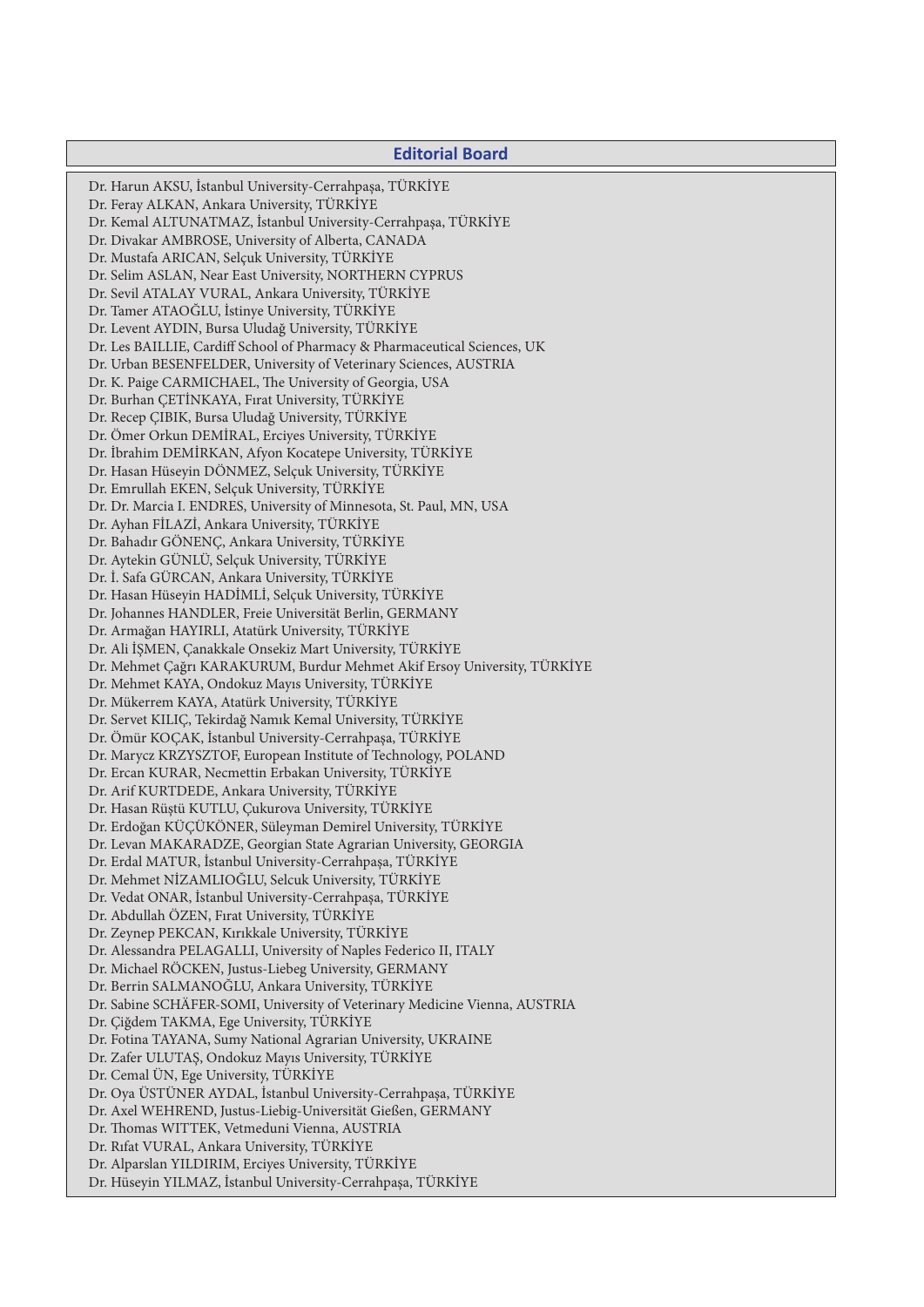#### **The Referees List of This Issue** *(in alphabetical order)*

Abdülkadir ORMAN Bursa Uludağ Üniversitesi Veteriner Fakültesi Abdullah KAYAR İstanbul Üniversitesi-Cerrahpaşa Veteriner Fakültesi Ahmet Cumhur AKIN Burdur Mehmet Akif Ersoy Üniversitesi Veteriner Fakültesi Aksem AKSOY Kafkas Üniversitesi Mühendislik Mimarlık Fakültesi Ali KAYGISIZ Kahramanmaraş Sütçü İmam Üniversitesi Ziraat Fakültesi Ali Doğan ÖMÜR Atatürk Üniversitesi Veteriner Fakültesi Amir NASERİ Selçuk Üniversitesi Veteriner Fakültesi Arzu ALTIN YAVUZ Eskişehir Osmangazi Üniversitesi Fen Edebiyat Fakültesi Asuman ÖZEN Ankara Üniversitesi Veteriner Fakültesi Atila ATEŞ İstanbul Üniversitesi-Cerrahpaşa Veteriner Fakültesi Atilla ŞİMŞEK Selçuk Üniversitesi Ziraat Fakültesi Aycan Mutlu YAĞANOĞLU Atatürk Üniversitesi Veteriner Fakültesi Ayhan CEYHAN Niğde Ömer Halisdemir Üniversitesi Bor Meslek Yüksekokulu Ayşin ŞEN Bursa Uludağ Üniversitesi Veteriner Fakültesi Burcu MESTAV Çanakkale Onsekiz Mart Üniversitesi Fen Edebiyat Fakültesi Bülent ÇELİK Gazi Üniversitesi Fen Fakültesi Cahit ÖZCAN Siirt Üniversitesi Veteriner Fakültesi Cumali ÖZKAN Van Yüzüncü Yıl Üniversitesi Veteriner Fakültesi Duygu DALĞIN Ondokuz Mayıs Üniversitesi Veteriner Fakültesi Duygu İÇEN Hacettepe Üniversitesi Fen Fakültesi Ender BÜYÜKGÜZEL Zonguldak Bülent Ecevit Üniversitesi Enes AKYÜZ Kafkas Üniversitesi Veteriner Fakültesi Engin BERBER Erciyes Üniversitesi Veteriner Fakültesi Faham KHAMESIPOUR Shiraz University of Medical Science, Iran Fatma Bahar SUNAY Balıkesir Üniversitesi Tıp Fakültesi Fatma İNAL Selçuk Üniversitesi Veteriner Fakültesi Fuat ÖZYÖRÜK Harran Üniversitesi Veteriner Fakültesi Ijaz AHMAD The University of Agriculture, College of Veterinary Sciences, Pakistan İsmail Hakkı EKİN Van Yüzüncü Yıl Üniversitesi Veteriner Fakültesi Kamil ATLI Burdur Mehmet Akif Ersoy Üniversitesi Veteriner Fakültesi Kozet AVANUS İstanbul Üniversitesi-Cerrahpaşa Veteriner Fakültesi Lora KOENHEMSİ İstanbul Üniversitesi-Cerrahpaşa Veteriner Fakültesi Majid ASADI-SAMANI Shahrekord University of Medical Science, Iran Mehmet GÜLTEKİN Aydın Adnan Menderes Üniversitesi Veteriner Fakültesi Melek KOÇAK Tekirdağ Namık Kemal Üniversitesi Veteriner Fakültesi Mert METİN Muğla Sıtkı Koçman Üniversitesi Milas Veteriner Fakültesi Muhammed YÜCEER Çanakkale Onsekiz Mart Üniversitesi Mühendislik Fakültesi Murat YILDIRIM Kırıkkale Üniversitesi Veteriner Fakültesi Musa TATAR Burdur Mehmet Akif Ersoy Üniversitesi Veteriner Fakültesi Mushap KURU Kafkas Üniversitesi Veteriner Fakültesi Nazmi YÜKSEK Van Yüzüncü Yıl Üniversitesi Veteriner Fakültesi Nikola ČOBANOVİĆ University of Belgrade, Faculty of Veterinary Medicine Oktay KESKİN Harran Üniversitesi Veteriner Fakültesi Ömer AYDIN Atatürk Üniversitesi Veteriner Fakültesi Özden ÇOBANOĞLU Bursa Uludağ Üniversitesi Veteriner Fakültesi Özge ÖZDEMİR Ankara Üniversitesi Sağlık Hizmetleri Meslek Yüksekokulu Özkan ASLANTAŞ Hatay Mustafa Kemal Üniversitesi Veteriner Fakültesi Romedi ÇELİK Harran Üniversitesi Veteriner Fakültesi Salih OTLU Kafkas Üniversitesi Veteriner Fakültesi Savaş YILDIZ Kafkas Üniversitesi Veteriner Fakültesi